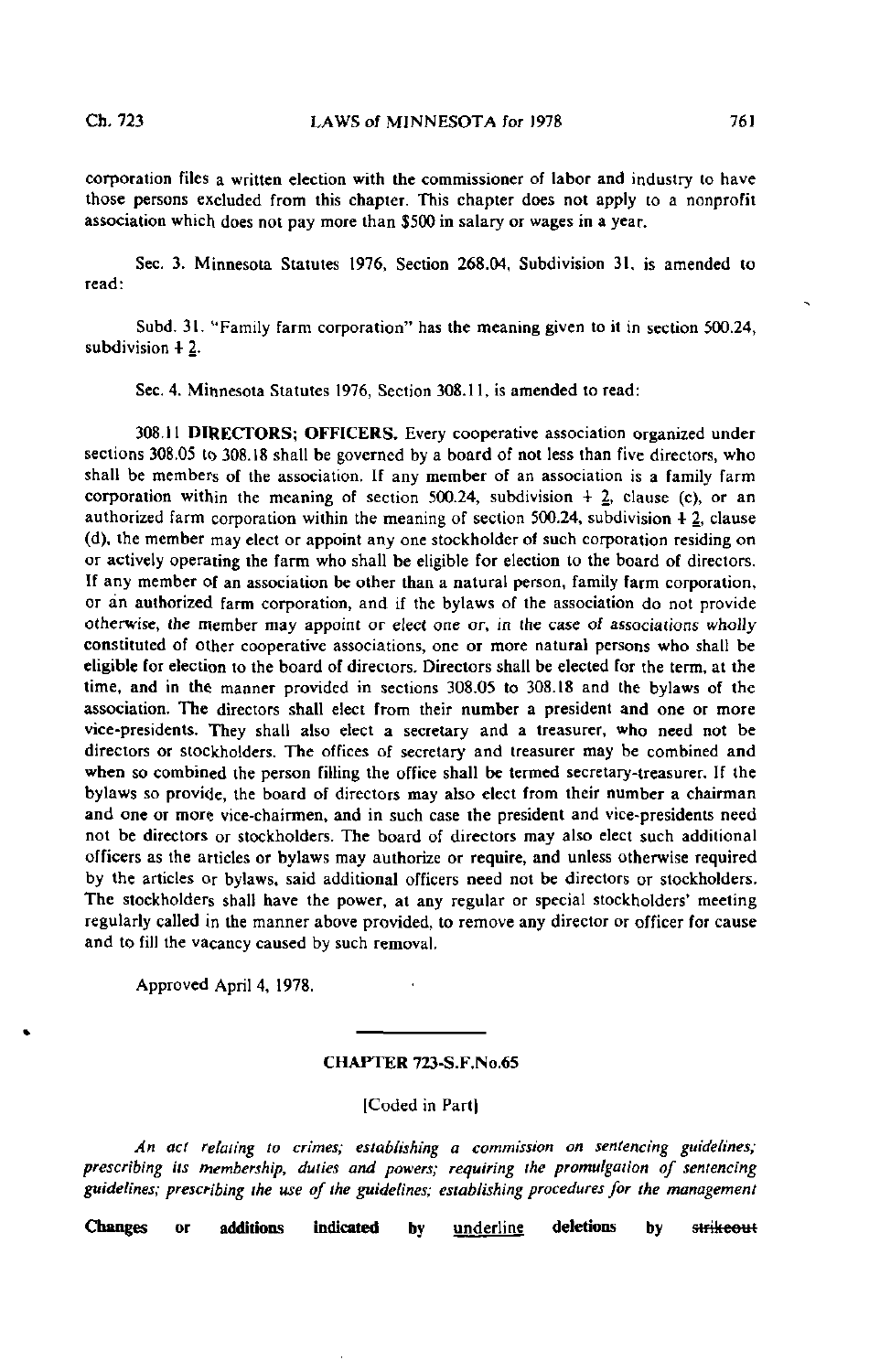and supervision of inmates of state correctional institutions; prescribing the duties of the commissioner of corrections and the board of corrections; appropriating money; amending Minnesota Statutes 1976, Sections 241.26, Subdivision I; 609.10; 609.11, by adding a subdivision; 609.115, Subdivision 1; 609.135, by adding a subdivision; 609.145, Subdivision 1; 609.165, Subdivision 2; and 609.346, Subdivision I; and Minnesota Statutes, 1977 Supplement, Section 241.045, Subdivision 4; repealing Minnesota Statutes 1976, Sections 243.14; 243.18; 246.43, as amended; 609.11, Subdivision 2; 609.155 and 609.16.

BE IT ENACTED BY THE LEGISLATURE OF THE STATE OF MINNESOTA:

# ARTICLE I

Section 1. [244.01] DEFINITIONS. Subdivision 1. For purposes of sections 1 to 11, the following terms shall have the meanings given them.

Subd. 2. "Inmate" means any person who is convicted of a felony, is committed to the custody of Ihe commissioner of corrections and js confined in a state correctional institution or released from a state correctional institution pursuant to sections  $5, 7$  or 12.

Subd. 3. "Commissioner" means the commissioner of corrections or his designee.

Subd. 4. "Correctional institution" means any state institution under the operational authority of the commissioner of corrections.

Subd. 5. "Good time" means the period of time by which an inmate's term of imprisonment is reduced pursuant to section 4.

Subd. 6. "Commission" means the Minnesota sentencing guidelines commission established pursuant to section 9,

Subd. 7. "Supervised release" means the release of an inmate pursuant to section 5.

Subd. 8. "Term of imprisonment" is a period of time equal to the period of time to which the inmate is committed to the custody of the commissioner of corrections following a conviction for a felony.

Sec. 2. [244.02] MUTUAL AGREEMENT PROGRAMS. Subdivision 1. Within seven days after the commissioner assumes custody of an inmate, he shall inform the inmate of the availability and scope of mutual agreement programs and of the fact that participation by the inmate is optional and has no effect on the length of his sentence. If the inmate decides to enter into a mutual agreement program, the commissioner shall draft one for the inmate within 90 days after receiving a request to do so from the inmate. The mutual agreement program shall be drafted after a classification study of the inmate has been made by the commissioner. In drafting a mutual agreement program, the commissioner shall also refer to the presentence investigation which has been made of the inmate. The agreement shall provide the following: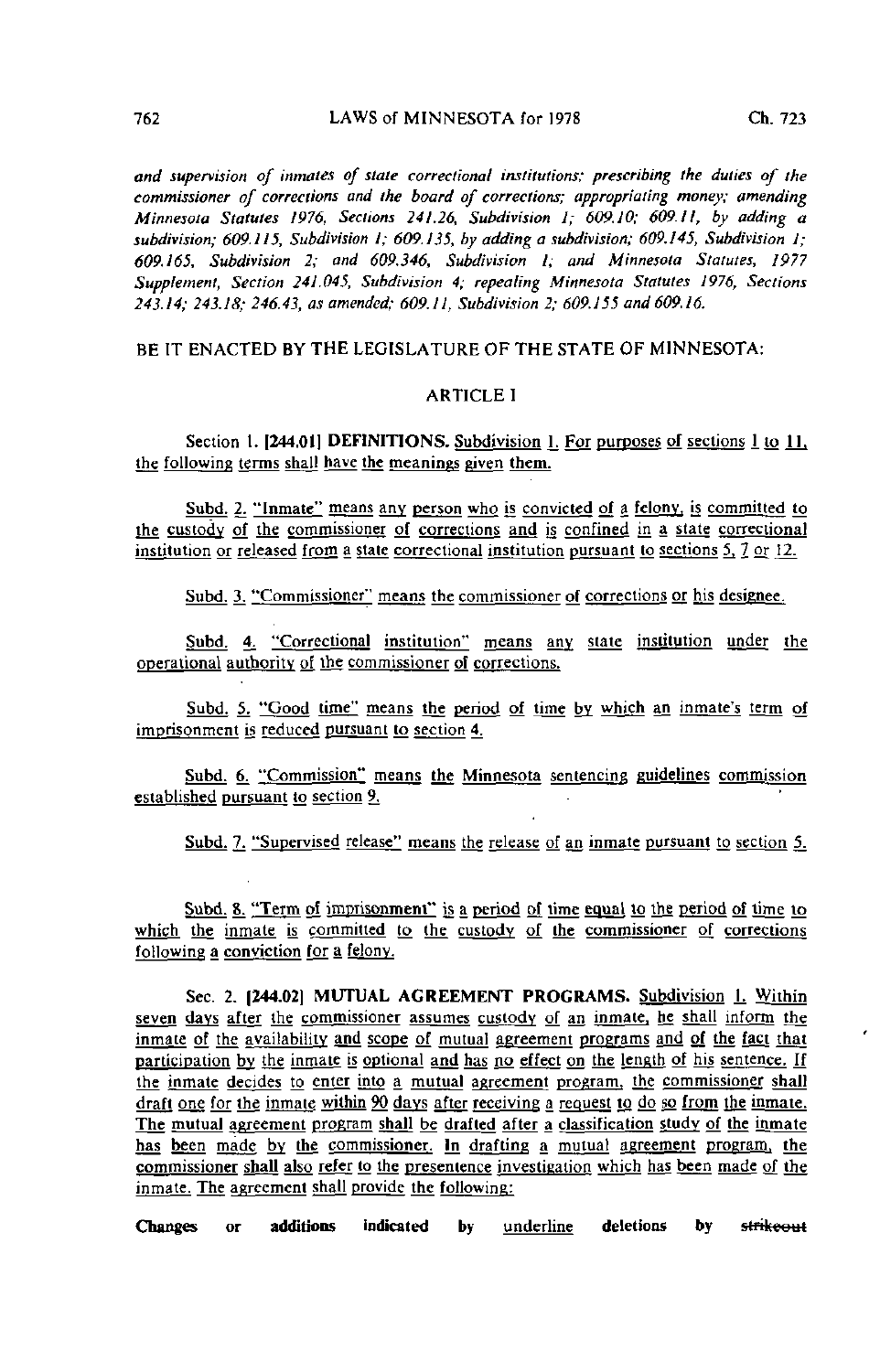(aj A program of vocational or educational training with specific chronological and achievement objectives, including completion of specified educational and vocational programs;

(b) Frequent and regular evaluation of the inmate by the commissioner; and

(cj A consideration of any educational qualifications or skills of the inmate when specifying certain types of work expectations.

The participation of inmates in the mutual agreement program shall be limited by the appropriations made for that purpose.

Subd. 2. The inmate may decline to enter into the agreement drafted by the commissioner. Failure to enter into an agreement shall not affect the earning of good time by an inmate, nor shall violation of the terms of the agreement constitute a disciplinary offense which may result in the loss of good time. .

Sec. 3. [244.03] VOLUNTARY PROGRAMS. The commissioner shall provide appropriate mental health programs and vocational and educational programs with employment-related goals for inmates who desire to voluntarily participate in such programs. The selection, dgsign and implementation of programs under this section shall be the sole responsibility of the commissioner, acting within the limitations imposed on him by the funds appropriated for such programs.

 $N<sub>0</sub>$  action challenging the level of expenditures for programs authorized under this section, nor any action challenging the selection, design or implementation of these programs, may be maintained by an inmate in any court in this state.

Sec. 4. [244.04] GOOD TIME. Subdivision 1. An inmate's term of imprisonment shall be reduced in duration by one day for each two days during which the inmate violates none of the disciplinary offense rules promulgated by the commissioner. The reduction shall accrue to the period of supervised release to be served by the inmate.

If an inmate violates a disciplinary offense rule promulgated by the commissioner. good time earned prior to the violation may not be taken away, but the inmate may be required to serve an appropriate portion of his term of imprisonment after the violation without earning good time.

Subd. 2. By May 1, 1980, the commissioner shall promulgate rules specifying disciplinary offenses which may result in the loss of good time and the amount of good time which may be lost as a result of each disciplinary offense. In no case shall an individual disciplinary offense result in the loss of more than 90 days of good lime. The loss of good time shall be considered to be a disciplinary sanction imposed upon an inmate, and the procedure for the loss of good time and the rights of the inmate in the procedure shall be those in effect for the imposition of other disciplinary sanctions at each state correctional institution.

Subd. 3. The provisions of this section do not apply to an inmate serving a Changes or additions indicated by underline deletions by strikeout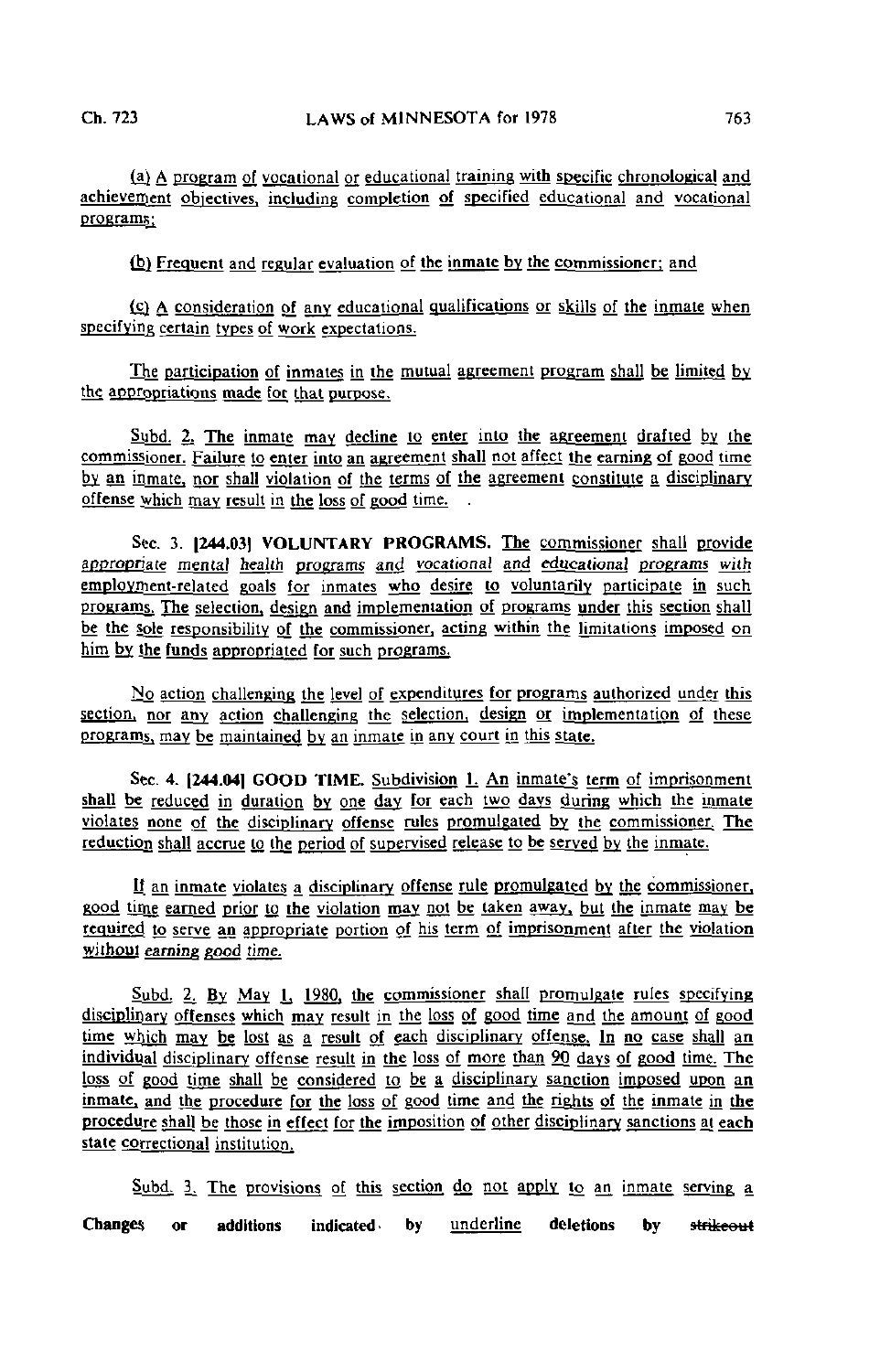mandatory life sentence.

Sec. 5. 1244.051 SUPERVISED RELEASE TERM. Subdivision 1. Except as provided in subdivisions 4 and 5, every inmate shall serve a supervised release term upon completion of his term of imprisonment as reduced by any good time earned by the inmate. The supervised release term shall be equal to the period of good time the inmate has earned, and shall not exceed the length of time remaining in the inmate's sentence.

Subd. 2. The Minnesota corrections board shall promulgate rules for the placement and supervision of inmates serving a supervised release term. The rules shall also provide standards and procedures for the revocation of supervised release, and shall specify the period of revocation for each violation of supervised release. Procedures for the revocation of supervised release shall provide due process of law for the inmate.

Subd. 3. If an inmate violates the conditions of his supervised release imposed by the Minnesota corrections board, the board may:

Q) Continue the inmate's supervised release term, with or without modifying or enlarging the conditions imposed on the inmate; or

(2) Revoke the inmate's supervised release and reimprison him for the appropriate period of time.

The period of time for which a supervised release may be revoked may not exceed the period of time remaining in the inmate's sentence.

Subd. 4. An inmate serving a mandatory life sentence shall not be given supervised release under this section unless he has served a minimum term of imprisonment of  $17$ years.

Subd. 5. The Minnesota corrections board may, under rules promulgated by it, give supervised release to an inmate serving a mandatory life sentence after he has served the minimum term of imprisonment specified in subdivision 4.

Sec. 6. 1244.061 EXTRAORDINARY DISCHARGE. The Minnesota corrections board may give extraordinary discharge to an inmate for reasons of serious health problems, senility, advanced age or other extraordinary circumstances. The board shall promulgate rules specifying the circumstances under which extraordinary discharge may be approved by the board and the appropriate procedures for approving the same. No extraordinary discharge shall be effective unless also approved by the Minnesota board of pardons.

Sec. 7. (244.071 FURLOUGHS. Subdivision L If consistent with the public interest, the commissioner may, under rules prescribed by him, furlough any inmate in his custody to any point within the state for up to five days. A furlough may be granted to assist the inmate with family needs, personal health needs, or his reintegration into society. No inmate may receive more than three furloughs under this section within any J2 month period.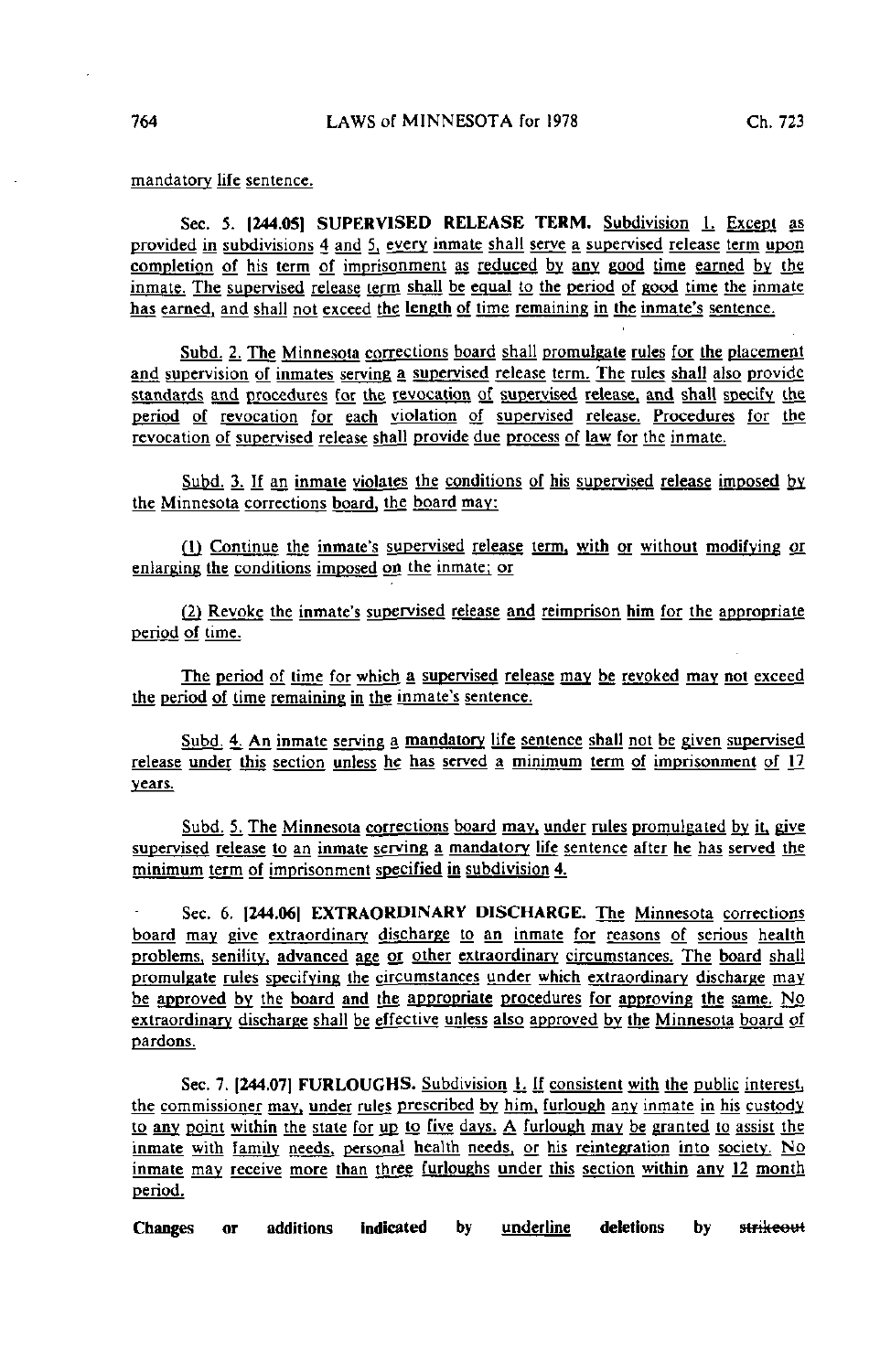$Subd.$  2. Notwithstanding the provisions of subdivision 1, if the commissioner determines that the inmate requires health care not available at the state correctional institution, he may grant the inmate the furloughs necessary to provide appropriate noninstitutional or extra-institutional health care.

Sec. 8. 1244.08] MINNESOTA CORRECTIONS BOARD; COMMISSIONER. Subdivision 1. Effective May 1, 1980, the Minnesota corrections board shall have only those powers and duties vested in and imposed upon it in sections 1 to 16 with relation to persons sentenced for crimes committed on or after May 1, 1980.

The Minnesota corrections board shall retain all powers and duties presently vested in and imposed upon it with relation to persons sentenced for crimes committed on or before April 30. 1980.

The Minnesota corrections board shall take into consideration, but not be bound by, the sentence terms embodied in the sentencing guidelines promulgated by the Minnesota sentencing guidelines commission and the penal philosophy embodied in sections 1 to 16 in its deliberations relative to parole, probation, release, or other disposition of inmates who commit the crimes giving rise to their sentences on or before April 30, 1980.

Subd. 2. Nothing in sections 1 to 16 shall be deemed to limit the powers and duties otherwise provided by law to the commissioner of corrections with regard to the management of correctional institutions or the disposition of inmates unless those powers and duties are inconsistent with the provisions of sections 1 to 16, in which case those powers and duties shall be superseded by sections 1 to 16.

Sec. 9. |244.09| MINNESOTA SENTENCING GUIDELINES COMMISSION. Subdivision L There is hereby established the Minnesota sentencing guidelines commission which shall be comprised of nine members.

Subd. 2. The sentencing guidelines commission shall consist of the following:

(1) The chief justice of the supreme court or his designer

{2J Two district court judges appointed by the chief justice of the supreme court;

(3) One public defender appointed by the governor upon recommendation of the state public defender;

(4) One county attorney appointed by the governor upon recommendation of the board of governors of the county attorneys council;

(5) Thg commissioner of corrections or his designee;

(6) The chairman of the Minnesota corrections board or his designee; and

(7) Two public members appointed by the governor.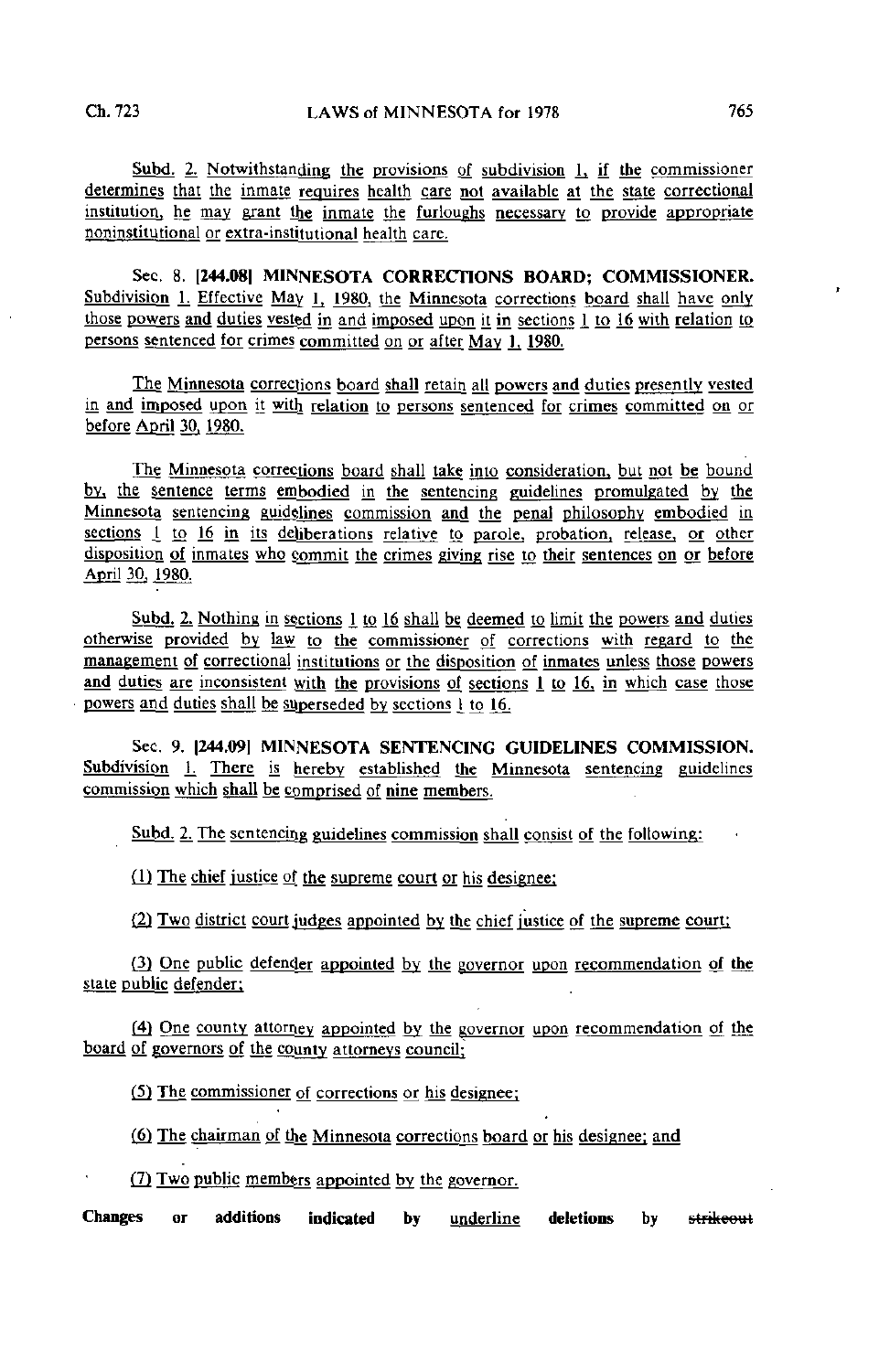One of the members shall be designated by the governor as chairman of the commission.

Subd. 3. Each appointed member shall be appointed for four years and shall continue to serve during that time as long as he occupies the position which made him eligible for the appointment. Each member shall continue in office until his successsor is duly appointed. Members shall be eligible for reappointment, and appointment may be made to fill an unexpired term. The members of the commission shall elect any additional officers necessary for the efficient discharge of their duties.

Subd. 4. Each member of the commission shall be reimbursed for all reasonable expenses actually paid or incurred by him in the performance of his official duties in the same manner as other employees of the state. The public members of the commission shall be compensated at the rate of \$50 for each day or part thereof spent on commission activities.

Subd,  $5$ . The commission shall, on or before January 1, 1980, promulgate sentencing guidelines for the district court. The guidelines shall be based on reasonable offense and offender characteristics. The guidelines promulgated by the commission shall be advisory to the district court and shall establish:

(1) The circumstances under which imprisonment of an offender is proper; and

(2) A presumptive, fixed sentence for offenders for whom imprisonment is proper, based on each appropriate combination of reasonable offense and offender characteristics. The guidelines may provide for an increase or decrease of up to  $15$  percent in the presumptive, fixed sentence.

The sentencing guidelines promulgated by the commission may also establish appropriate sanctions for offenders for whom imprisonment is not proper. Any guidelines promulgated by the commission establishing sanctions for offenders for whom imprisonment is not proper shall make specific reference to noninstitutional sanctions, including but not limited to the following: payment of fines, day fines, restitution. community work orders, work release programs in local facilities, community based residential and nonresidential programs, incarceration in a local correctional facility, and probation and the conditions thereof.

In establishing the sentencing guidelines, the commission shall take into substantial consideration current sentencing and release practices and correctional resources, including but not limited to the capacities of Local and state correctional facilities.

The provisions of sections 15.0411 to 15.052 do not apply to the promulgation of the sentencing guidelines.

Subd. 6. The commission, in addition to establishing sentencing guidelines, shall serve as a clearing house and information center for the collection, preparation, analysis and dissemination of information on state and local sentencing practices, and shall conduct ongoing research regarding sentencing guidelines, use of imprisonment and\_

Changes or additions indicated by underline deletions by strikeout

 $\epsilon$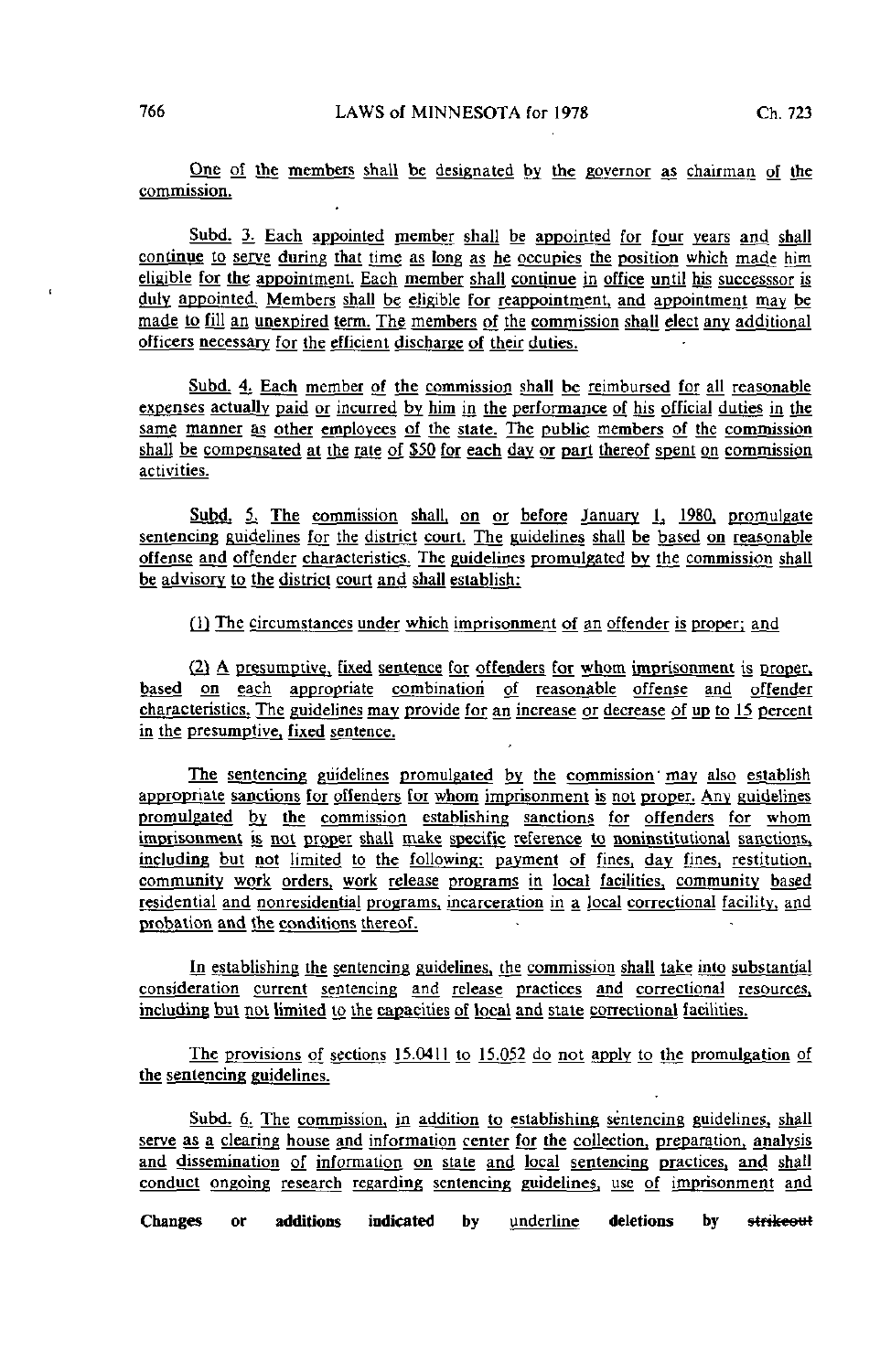alternatives to imprisonment, plea bargaining, and other matters relating to the improvement of the criminal justice system. The commission shall from time to time make recommendations to the legislature regarding changes in the criminal code, criminal procedures, and other aspects of sentencing.

Subd. 7. The commission shall study the impact of the sentencing guidelines promulgated by. the commission after their implementation, The commission shall also, after implementation of the guidelines, review the powers and duties of the Minnesota corrections board and make recommendations to the legislature on the appropriate role, if any, of the board under the guidelines.

Subd. & The commissioner of corrections shall provide adequate office space and administrative services for the commission, and the commission shall reimburse the commissioner for the space and services provided, The commission may also utilize, with their consent, ihe services, equipment, personnel, information and resources of other stale agencies; and may accept voluntary and uncompensated services, contract with individuals, public and private agencies, and request information, reports and data from any agency of the state, or any of its political subdivisions, to the extent authorized by law.

Subd. 9. When any person, corporation, the United States government, or any other entity offers funds to the sentencing guidelines commission to carry out its purposes and duties, the commission may accept the offer by majority vote and upon acceptance the chairman shall receive the funds subject to the terms of the offer, but no money shall be accepted or received as a loan nor shall any indebtedness be incurred except in the manner and under the limitations otherwise provided by law.

Subd. 10. The commission may select and employ a research director who shall perform the duties the commission directs, including the hiring of any clerical help and other employees as the commission shall approve. The research director and other staff shall be in the unclassified service of the state and their salary shall be established by the commission. They shall be reimbursed for the expenses necessarily incurred in the performance of their official duties in the same manner as other state employees.

Subd. 11. The commission shall meet as necessary for the purpose of modifying and improving the guidelines.

Subd. 12. The guidelines shall be submitted to the legislature on January  $I_1$  1980, and shall be effective May 1, 1980, unless the legislature provides otherwise.

Sec. 10. 1244.101 SENTENCING HEARING; DEVIATION FROM GUIDELINES. Subdivision 1. SENTENCING HEARING. Whenever a person is convicted of a felony, the gourt. upon motion of either the defendant or the state, shall hold a sentencing hearing. The hearing shall be scheduled so that the parties have adequate time to prepare and present arguments regarding the issue of sentencing. The parties may submit written arguments to the court prior to the date of the hearing and may make oral arguments before the court at the sentencing hearing. Prior to the hearing, the court shall transmit to the defendant or his attorney and the prosecuting attorney copies of the presentence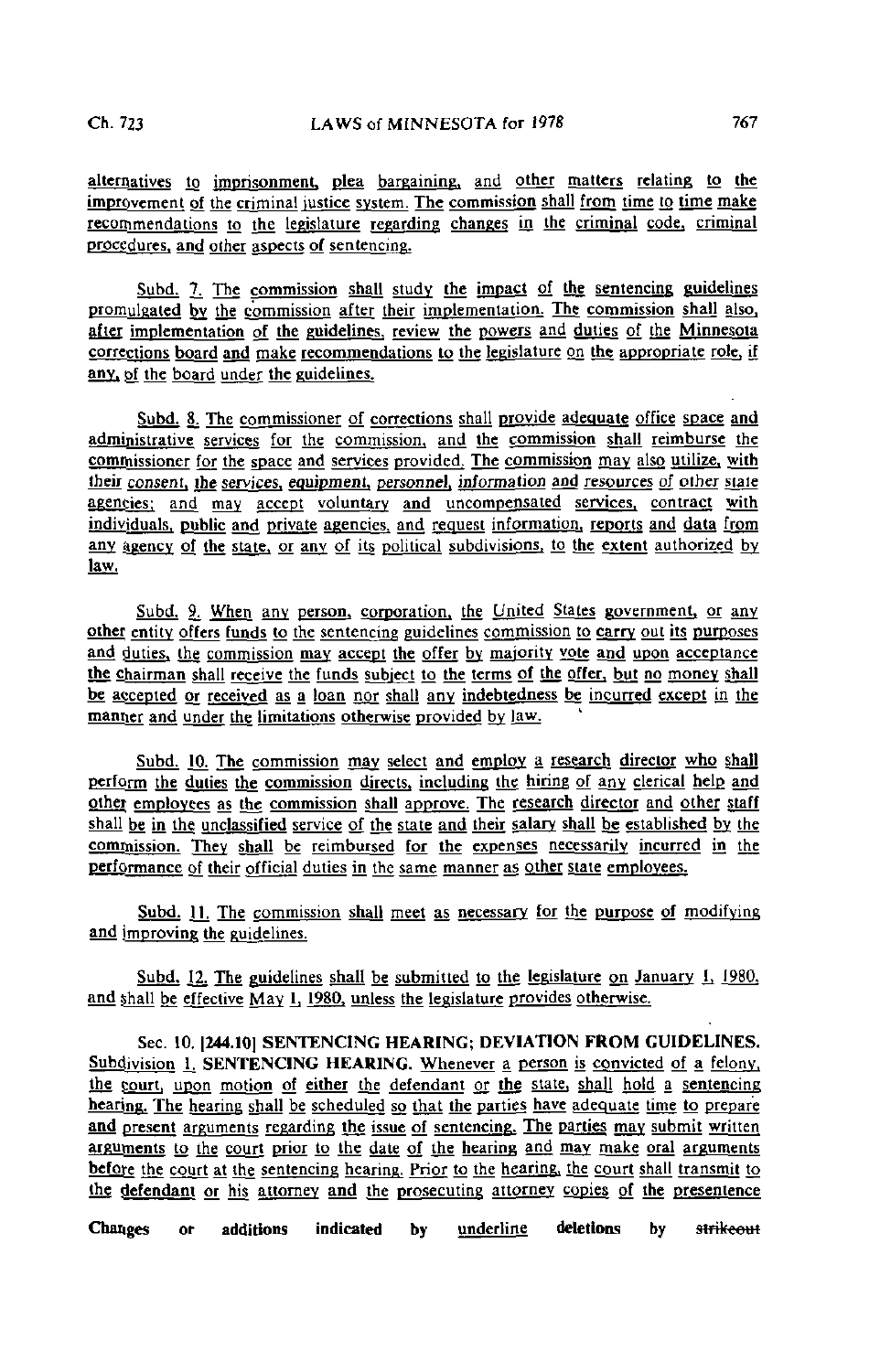investigation report.

At the conclusion of the sentencing hearing or within 20 days thereafter, the court shall issue written findings of fact and conclusions of law regarding the issues submitted by the parties, and shall enter an' appropriate order.

Subd. 2. DEVIATION FROM GUIDELINES. Whether or not a sentencing hearing is requested pursuant to subdivision 1, the district court shall make written findings of fact as to the reasons for departure from the sentencing guidelines in each case in which the court imposes or stays a sentence that deviates from the sentencing guidelines applicable to the case.

Sec. 11. [244.11] APPELLATE REVIEW OF SENTENCE. An appeal to the supreme court may be taken by the defendant or the state from any sentence imposed or staved by the district court according to the rules of criminal procedure for the district court of Minnesota. A dismissal of an appeal brought under this section shall not prejudice an appeal brought under any other section or rule.

When an appeal taken under this section is filed, the clerk of the district court shall certify to the supreme court the transcript of the proceedings and any files or records relating to the defendant, the offense, and the sentence imposed or staved, that the supreme court by rule or order may require.

On an appeal pursuant to this section, the supreme court may review the sentence imposed or staved to determine whether the sentence is inconsistent with statutory requirements, unreasonable, inappropriate, excessive, unjustifiably disparate, or not warranted by the findings of fact issued by the district court. This review shall be in addition to all other powers of review presently existing. The supreme court may dismiss or affirm the appeal, vacate or set aside the sentence imposed or staved and direct entry of an appropriate sentence or order further proceedings to be had as the supreme court may direct.

This section shall not be construed to confer or enlarge any right of a defendant to be released pending an appeal.

Sec. 12. Minnesota Statutes 1976, Section 241.26, Subdivision 1, is amended to read:

241.26 PRIVATE EMPLOYMENT OF INMATES OF STATE CORRECTIONAL INSTITUTIONS IN COMMUNITY. Subdivision 1. BOARD. The corrections board upon recommendation of the commissioner of corrections may conditionally release selected inmates of state correctional institutions who are subject to their control; who have been convicted of a gross misdemeanor or a felony, and who are eligible and being considered for parole under section 243.05, to work at paid employment, seek employment, or to participate in vocational training programs in any community or area of the state; provided that (a) representatives of local union central bodies or similar labor union organizations are consulted; and (b) such paid employment will not result in the displacement of employed workers When consistent with the public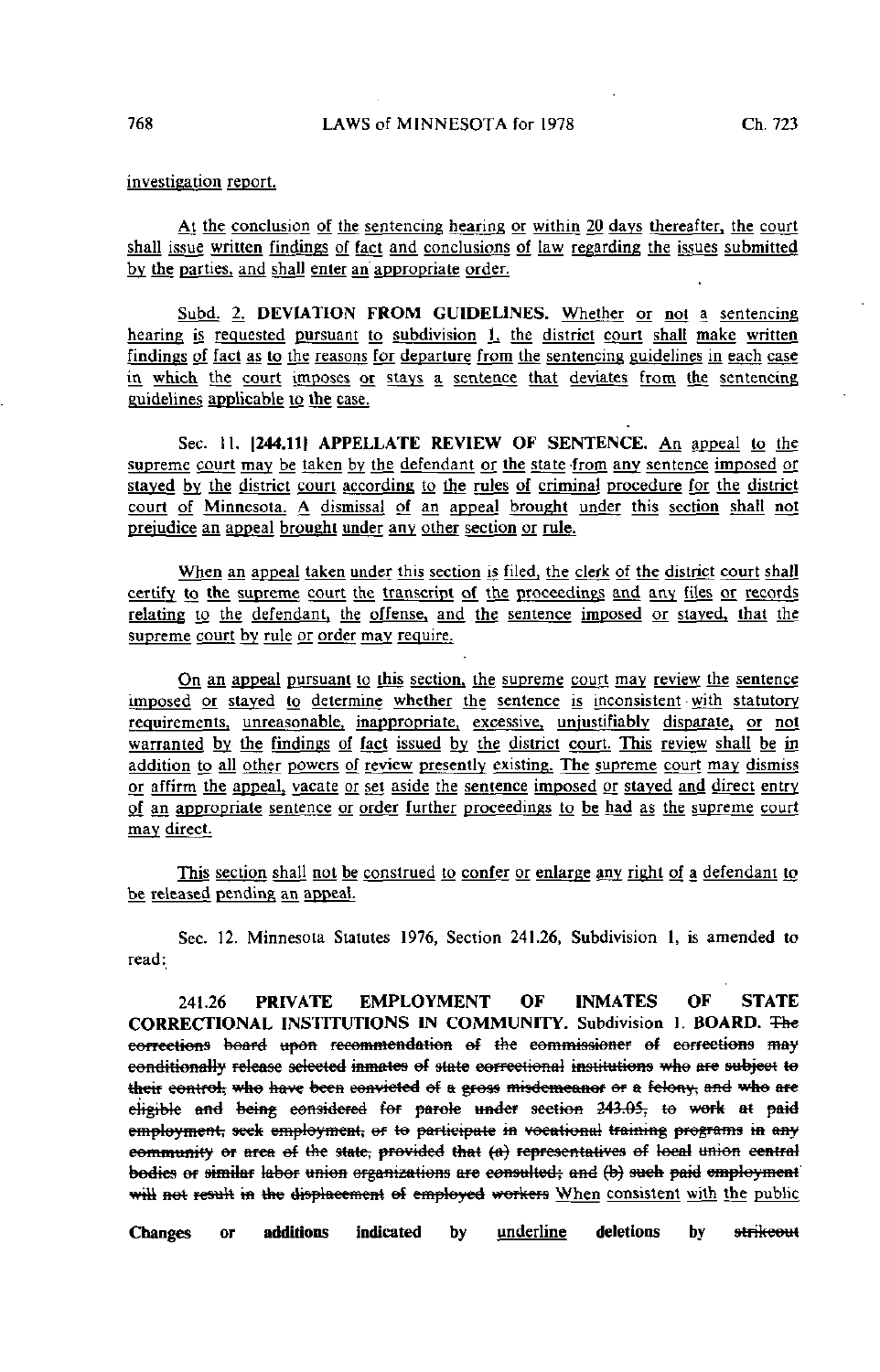interest and the public safety, the board may, with the recommendation of the commissioner, conditionally release an inmate to work at paid employment, seek employment, or participate in a vocational training or educational program, if the inmate has served at least one-half of his term of imprisonment as reduced by good time earned by the inmate. Such Release under this subdivision constitutes an extension of the limits of confinement and each inmate so released shall be confined in the institution from which released or in some other suitable place of confinement designated by the commissioner of corrections during such time as such inmate the hours he is not employed, seeking employment, or engaged in a vocational training or educational program, or, if employed, seeking employment, or engaged in a vocational training or educational program, between the times hours of such activity. A reasonable allowance for travel time and meals shall be permitted.

Sec. 13. Minnesota Statutes 1976, Section 609.10, is amended to read:

609.10 SENTENCES AVAILABLE. Upon conviction of a felony and compliance with the other provisions of this chapter the court, if it imposes sentence, may sentence the defendant to the extent authorized by law as follows:

(1) To life imprisonment; or

(2) To imprisonment for a maximum fixed term of years fixed set by the court; or

 $(3)$  To an indeterminate term of imprisonment which shall be deemed to be for the maximum term authorized by law: or

(4) (3) To both imprisonment for a fixed term of years and payment of a fine; or

(5) (4J To payment of a fine without imprisonment or to imprisonment for a fixed term of years if the fine is not paid.

Sec. 14. Minnesota Statutes 1976, Section 609.145, Subdivision I, is amended to read:

609.145 CREDIT FOR PRIOR IMPRISONMENT. Subdivision I. When a person has been imprisoned pursuant to a conviction which is set aside and is thereafter convicted of a crime growing out of the same act or omission, the maximum period of imprisonment to which he may be is sentenced is reduced by the period of the prior imprisonment and the time earned thereby in diminution of sentence. H sentence is for less than this maximum, the prior imprisonment and time earned in diminution of sentence shall be credited toward the sentence unless the court otherwise directs.

Sec. 15. Minnesota Statutes 1976, Section 609.165, Subdivision 2, is amended to read:

Subd. 2. The discharge may be:

(1) By order of the court following stay of sentence or stay of execution of

Changes or additions indicated by <u>underline</u> deletions by <del>strikeout</del>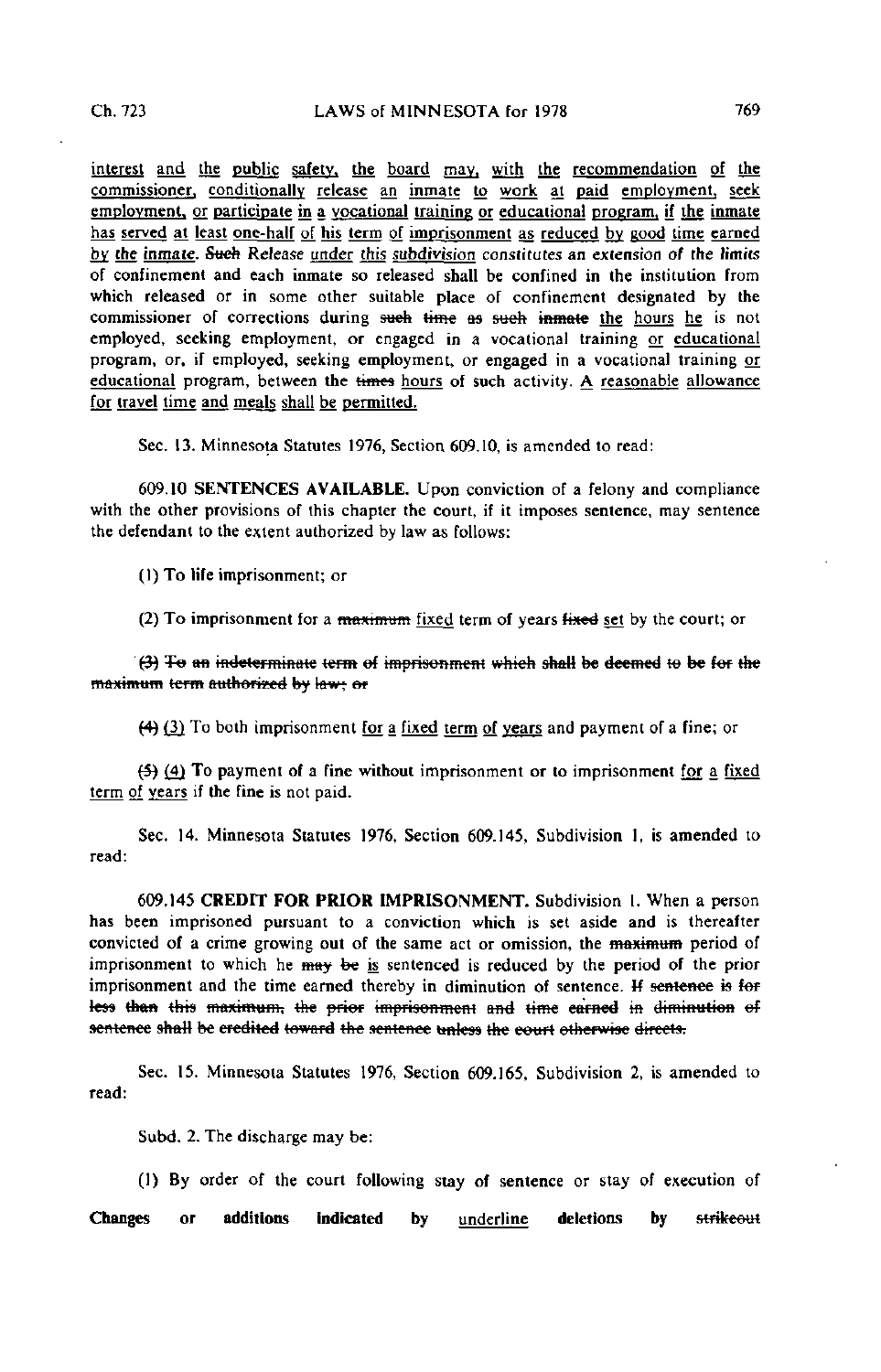sentence; or

### (2) By ordcf ef the corrections board prior te expiration ef sentence; ef

 $(3)$  (2) Upon expiration of sentence.

Sec. 16. Minnesota Statutes 1976, Section 609.346, Subdivision I, is amended to read:

609.346 SUBSEQUENT OFFENSES. Subdivision 1. If a person is convicted of a second or subsequent offense under sections 609.342 to 609.346 within 15 years of the prior conviction, the court shall commit the defendant to the commissioner of corrections for imprisonment for a term of not less than three years, nor more than the maximum sentence provided by law for the offense for which convicted  $y_i$  provided; however, that the court may invoke the provisions of section 609.135; if a specific condition of the  $probation$ ary term under section  $609.135$  includes the successful completion of a treatment program for anti-social sexual behavior, and such person shall not be eligible for parole from imprisonment until he shall either have served the full minimum sentence herein provided, or until he shall have successfully completed a treatment program for anti-social sexual behavior as herein provided notwithstanding the provisions of sections 242.19, 243.05, 609.11, 609.12 and 609.135.

Sec. 17. In the next and subsequent editions of the Minnesota Statutes, the revisor of statutes shall make such change in terminology as may be necessary to record the functions, powers and duties of the commissioner of corrections and the Minnesota corrections board as established by this article.

Sec. 18. APPROPRIATION. There is appropriated from the general fund to the Minnesota sentencing guidelines commission established pursuant to section 9. the sum of \$200,000 for the biennium ending June 30, 1979.

Sec. 19. REPEALER. Minnesota Statutes 1976. Sections 243.14; 243.18; 246.43, as amended by Laws 1977, Chapter 130, Section 1; 609.155 and 609.16 are repealed.

Sec. 20. EFFECTIVE DATE. Subdivision 1. Sections 9 and 18 are effective the day following final enactment.

Subd. 2. Sections 1 to 8, 10 to 17, and 19 are effective May 1, 1980, and apply to all offenses committed on or after that date and to all persons convicted of a felony committed on or after that date;

# ARTICLE II

Section 1. Minnesota Statutes, 1977 Supplement, Section 241.045, Subdivision 4, is amended to read:

Subd. 4. COMPENSATION; EXPENSES. Each member of the board other than the chairman shall receive as compensation the sum of  $$22,000$  per year, payable in the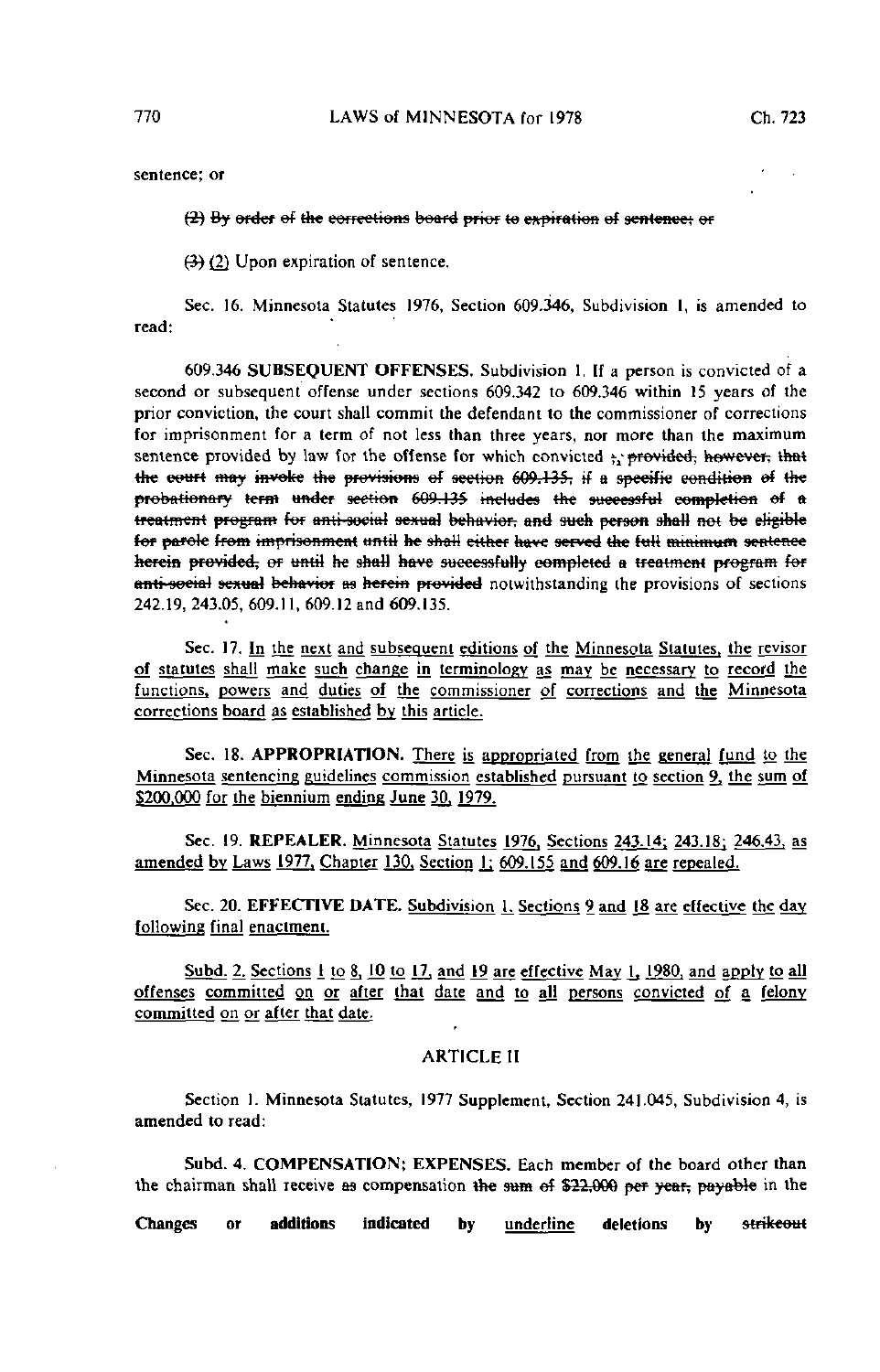$\Delta$ 

same manner as other employees of the state. The chairman of the board shall receive as compensation his salary as an officer of the department of corrections, which shall not be less than the salary of the other members of the board. In addition to the compensation herein provided, each member of the board shall be reimbursed for all expenses paid or incurred by him in the performance of his official duties in the same manner as other employees of the state. This compensation and these expenses shall be paid out of the general fund in the same manner as the salaries and expenses of other state officers are paid, except that the salary and expenses of the chairman of the board shall be paid out of funds appropriated to the commissioner of corrections.

Sec. 2. Minnesota Statutes 1976, Section 609.11, is amended by adding a subdivision to read:

Subd. 3. If during the commission of any of the crimes set forth in subdivision 1. the defendant possessed a firearm or used a dangerous weapon, the prosecution shall allege that matter in the complaint or indictment.

Sec. 3. Minnesota Statutes 1976, Section 609.115, Subdivision 1, is amended to read:

609.115 PRESENTENCE INVESTIGATION. Subdivision 1. When a defendant has been convicted of a felony; and a sentence of life imprisonment is not required by law; the court may shall, before sentence is imposed, cause a presentence investigation and written report to be made to the court concerning the defendant's individual characteristics, circumstances, needs, potentialities, criminal record and social history, the circumstances of the offense and the harm caused thereby to others and to the community. If the court so directs, the report shall include an estimate of the prospects of the defendant's rehabilitation and recommendations as to the sentence which should be imposed.

The investigation shall be made by a probation officer of the court, if there is one, otherwise by the commissioner of corrections.

Pending the presentence investigation and report, the court with the consent of the commissioner may commit the defendant to the custody of the commissioner of corrections who shall return the defendant to the court when the court so orders.

Sec. 4. Minnesota Statutes 1976, Section 609.135, is amended by adding a subdivision to read:

Subd. 4. The court may, as a condition of probation, require the defendant to serve up to one year incarceration in a county jail, a county regional jail, a county workfarm. county workhouse or other local correctional facility. The court may allow the defendant the work release privileges of section  $631.425$  during the period of incarceration.

Sec. 5. REPEALER. Minnesota Statutes 1976. Section 609.11. Subdivision 2, is repealed.